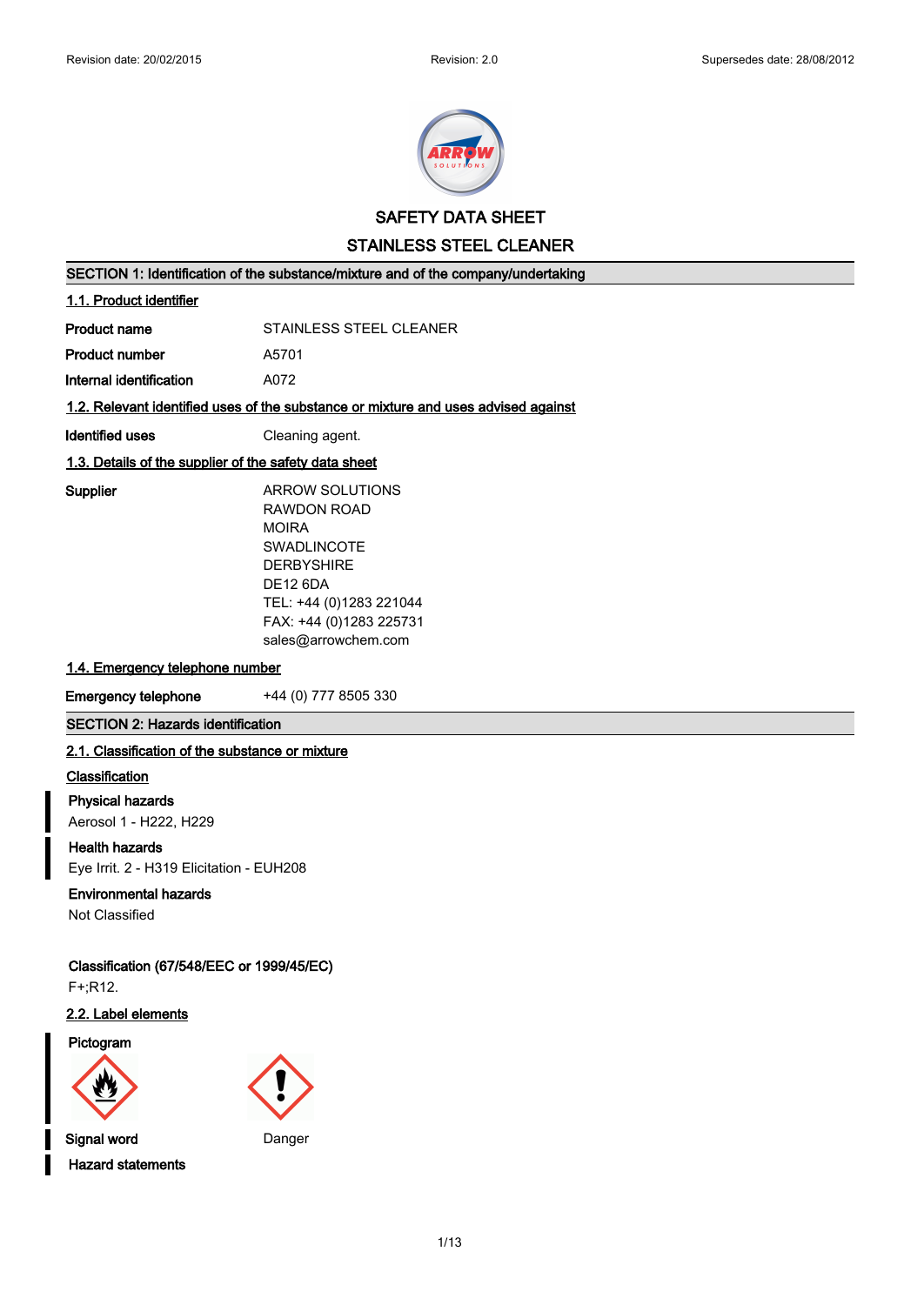|                                 | EUH208 Contains 2,2',2"-(HEXAHYDRO-1,3,5-TRIAZINE-1,3,5-TRIYL)TRIETHANOL. May<br>produce an allergic reaction.<br>H222 Extremely flammable aerosol.<br>H229 Pressurised container: may burst if heated |
|---------------------------------|--------------------------------------------------------------------------------------------------------------------------------------------------------------------------------------------------------|
|                                 | H319 Causes serious eye irritation.                                                                                                                                                                    |
| <b>Precautionary statements</b> |                                                                                                                                                                                                        |
|                                 | P210 Keep away from heat, hot surfaces, sparks, open flames and other ignition sources. No<br>smoking.                                                                                                 |
|                                 | P211 Do not spray on an open flame or other ignition source.                                                                                                                                           |
|                                 | P251 Do not pierce or burn, even after use.                                                                                                                                                            |
|                                 | P305+P351+P338 IF IN EYES: Rinse cautiously with water for several minutes. Remove<br>contact lenses, if present and easy to do. Continue rinsing.                                                     |
|                                 | P410+P412 Protect from sunlight. Do not expose to temperatures exceeding 50°C/122°F.                                                                                                                   |
|                                 | P260 Do not breathe vapour/spray.                                                                                                                                                                      |
|                                 | P271 Use only outdoors or in a well-ventilated area.                                                                                                                                                   |
|                                 | P280 Wear protective gloves.                                                                                                                                                                           |
|                                 | P501 Dispose of contents/container in accordance with national regulations.                                                                                                                            |
| Contains                        | <b>HYDROCARBON PROPELLANT</b>                                                                                                                                                                          |
| Detergent labelling             | 15 - < 30% aliphatic hydrocarbons, < 5% non-ionic surfactants, Contains 2,2',2"-<br>(HEXAHYDRO-1,3,5-TRIAZINE-1,3,5-TRIYL)TRIETHANOL, 1,2-BENZOISOTHIAZOL-3(2H)-<br><b>ONE</b>                         |

# **2.3. Other hazards**

This product does not contain any substances classified as PBT or vPvB.

# **SECTION 3: Composition/information on ingredients**

# **3.2. Mixtures**

I

| <b>REFINED MINERAL OIL</b>                                                                  |                                           | 10-30%    |
|---------------------------------------------------------------------------------------------|-------------------------------------------|-----------|
| CAS number: 8042-47-5 EC number: 232-455-8 REACH registration number: 01-2119487078-27-xxxx |                                           |           |
|                                                                                             |                                           |           |
| Classification                                                                              | Classification (67/548/EEC or 1999/45/EC) |           |
| Asp. Tox. 1 - H304                                                                          | Xn; R65.                                  |           |
| <b>HYDROCARBON PROPELLANT</b>                                                               |                                           | 10-30%    |
| <b>CAS number: 68476-85-7 EC number: 270-704-2</b>                                          |                                           |           |
|                                                                                             |                                           |           |
| <b>Classification</b>                                                                       | Classification (67/548/EEC or 1999/45/EC) |           |
| Flam. Gas 1 - H220                                                                          | $F+$ :R12.                                |           |
| Press. Gas, Liquefied - H280                                                                |                                           |           |
| <b>ISOPARAFFINIC HYDROCARBON</b>                                                            |                                           | $5 - 10%$ |
| CAS number: - EC number: 923-037-2 REACH registration number: 01-2119471991-29-XXXX         |                                           |           |
|                                                                                             |                                           |           |
| Classification                                                                              | Classification (67/548/EEC or 1999/45/EC) |           |
| Flam. Liq. 3 - H226                                                                         | Xn;R65. R10,R53,R66.                      |           |
| Asp. Tox. 1 - H304                                                                          |                                           |           |
| Aquatic Chronic 4 - H413                                                                    |                                           |           |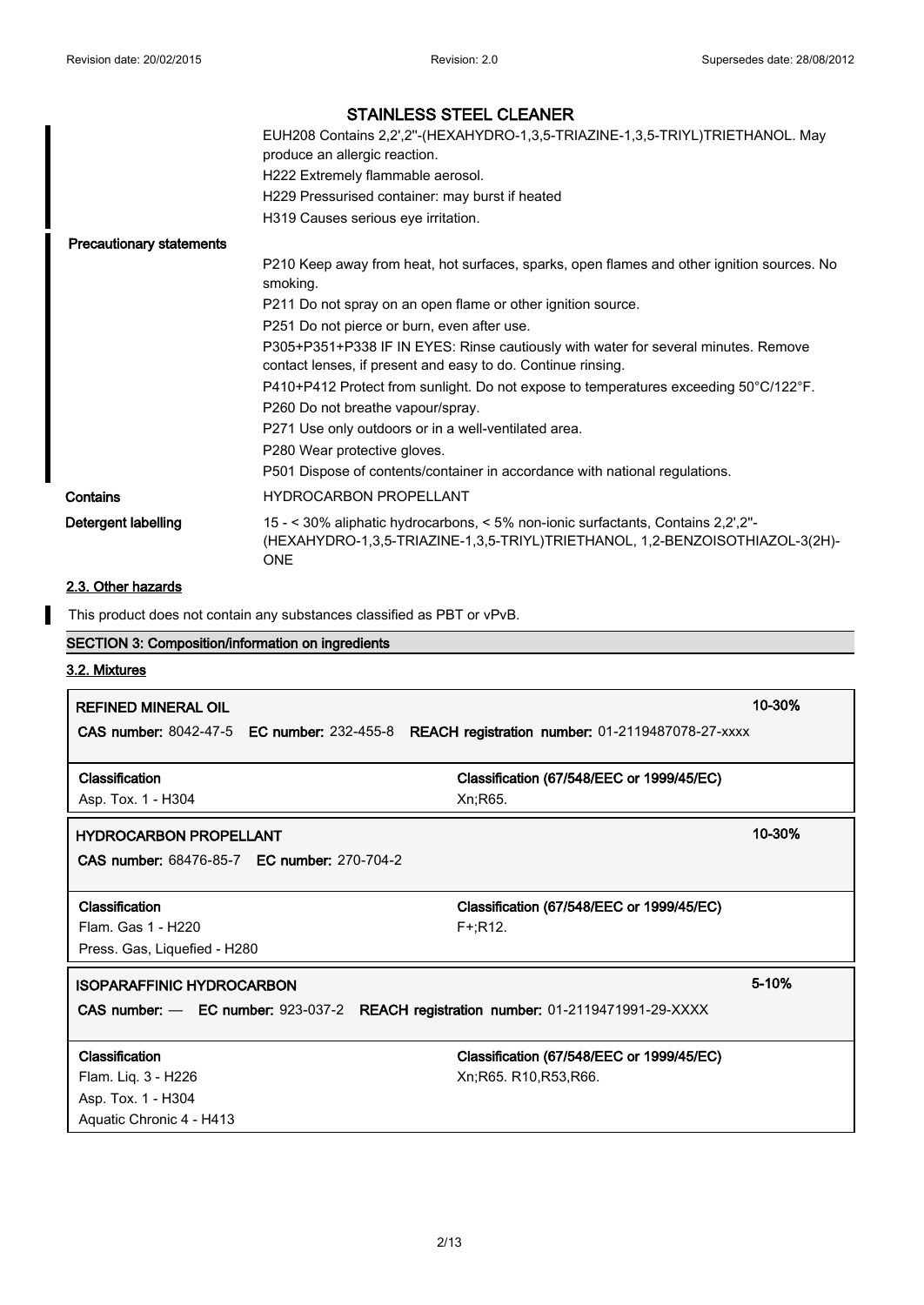| <b>ISOTRIDECETHANOL ETHOXYLATE</b>                                                           |                                           | $1 - 5%$ |
|----------------------------------------------------------------------------------------------|-------------------------------------------|----------|
| CAS number: 69011-36-5 EC number: 500-241-6 REACH registration number: 01-2119976362-32-xxxx |                                           |          |
|                                                                                              |                                           |          |
| Classification                                                                               | Classification (67/548/EEC or 1999/45/EC) |          |
| Eye Dam. 1 - H318                                                                            | Xi:R41.                                   |          |
| <b>DIETHANOLAMINE</b>                                                                        |                                           | 1%       |
| CAS number: 111-42-2 EC number: 203-868-0 REACH registration number: 01-2119488930-28-xxxx   |                                           |          |
| Classification                                                                               | Classification (67/548/EEC or 1999/45/EC) |          |
| Acute Tox. 4 - H302                                                                          | Xn;R22,R48/22 Xi;R38,R41                  |          |
| Skin Irrit. 2 - H315                                                                         |                                           |          |
| Eye Dam. 1 - H318                                                                            |                                           |          |
| <b>STOT RE 2 - H373</b>                                                                      |                                           |          |
|                                                                                              |                                           |          |
| 2,2',2"-(HEXAHYDRO-1,3,5-TRIAZINE-1,3,5-TRIYL)TRIETHANOL                                     |                                           | 1%       |
| <b>CAS number: 4719-04-4 EC number: 225-208-0</b>                                            |                                           |          |
|                                                                                              |                                           |          |
| Classification                                                                               | Classification (67/548/EEC or 1999/45/EC) |          |
| Acute Tox. 4 - H302                                                                          | Xn:R22 R43                                |          |
| Skin Sens. 1 - H317                                                                          |                                           |          |
| The Full Text for all R-Phrases and Hazard Statements are Displayed in Section 16.           |                                           |          |
| <b>SECTION 4: First aid measures</b>                                                         |                                           |          |

### **4.1. Description of first aid measures**

#### **Inhalation**

Move affected person to fresh air and keep warm and at rest in a position comfortable for breathing.

#### **Ingestion**

Rinse mouth thoroughly with water. Do not induce vomiting. Get medical attention if any discomfort continues.

#### **Skin contact**

Wash skin thoroughly with soap and water. Get medical attention if any discomfort continues.

### **Eye contact**

Rinse immediately with plenty of water. Continue to rinse for at least 15 minutes. Get medical attention if any discomfort continues.

### **4.2. Most important symptoms and effects, both acute and delayed**

# **Inhalation**

Vapours may cause drowsiness and dizziness.

# **Ingestion**

May cause discomfort if swallowed.

# **Skin contact**

Prolonged skin contact may cause redness and irritation.

# **Eye contact**

Causes serious eye irritation.

# **4.3. Indication of any immediate medical attention and special treatment needed**

# **Notes for the doctor**

No specific recommendations.

# **SECTION 5: Firefighting measures**

**5.1. Extinguishing media**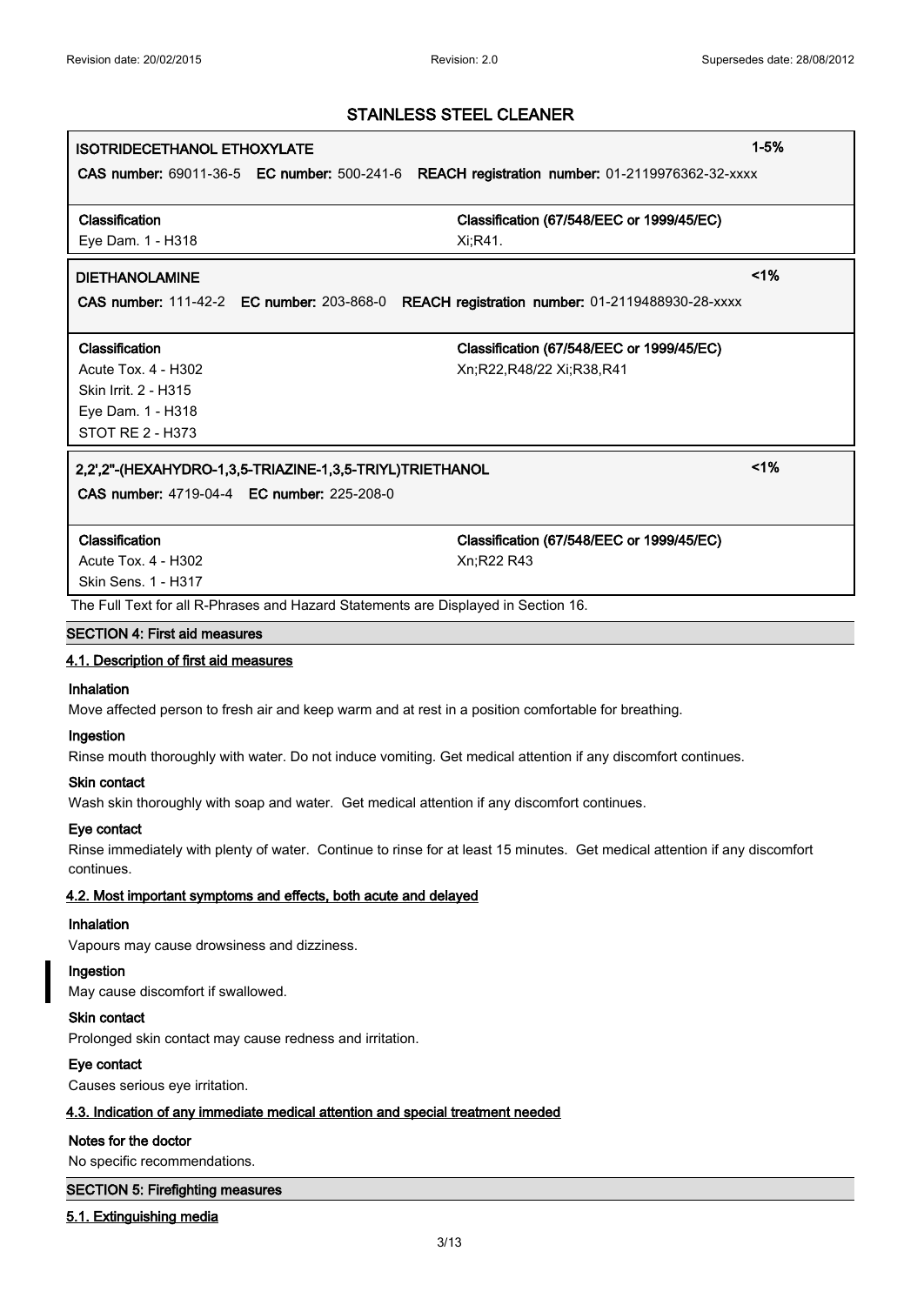#### **Suitable extinguishing media**

Extinguish with foam, carbon dioxide or dry powder.

#### **5.2. Special hazards arising from the substance or mixture**

#### **Specific hazards**

Extremely flammable aerosol. Pressurised container: may burst if heated

### **Hazardous combustion products**

Thermal decomposition or combustion products may include the following substances: Ammonia or amines. Carbon monoxide (CO). Carbon dioxide (CO2).

### **5.3. Advice for firefighters**

#### **Protective actions during firefighting**

Use water to keep fire exposed containers cool and disperse vapours.

#### **SECTION 6: Accidental release measures**

# **6.1. Personal precautions, protective equipment and emergency procedures**

#### **Personal precautions**

Provide adequate ventilation. Wear protective gloves, eye and face protection.

#### **6.2. Environmental precautions**

#### **Environmental precautions**

Do not discharge into drains or watercourses or onto the ground.

#### **6.3. Methods and material for containment and cleaning up**

#### **Methods for cleaning up**

Eliminate all sources of ignition. Provide adequate ventilation. Absorb spillage with inert, damp, non-combustible material.

### **6.4. Reference to other sections**

#### **Reference to other sections**

For personal protection, see Section 8.

#### **SECTION 7: Handling and storage**

#### **7.1. Precautions for safe handling**

#### **Usage precautions**

Do not expose to temperatures exceeding 50°C/122°F. Keep away from heat, hot surfaces, sparks, open flames and other ignition sources. No smoking. Keep container in a well-ventilated place. Provide adequate ventilation. Use only in well-ventilated areas. Do not breathe vapour/spray. Avoid contact with skin and eyes. Wear protective gloves. Wash hands thoroughly after handling. Do not pierce or burn, even after use.

#### **7.2. Conditions for safe storage, including any incompatibilities**

#### **Storage precautions**

Keep away from heat, hot surfaces, sparks, open flames and other ignition sources. No smoking. Store at temperatures between 4°C and 40°C.

#### **Storage class**

Flammable compressed gas storage.

### **7.3. Specific end use(s)**

#### **Specific end use(s)**

The identified uses for this product are detailed in Section 1.2.

### **SECTION 8: Exposure Controls/personal protection**

#### **8.1. Control parameters**

#### **Occupational exposure limits**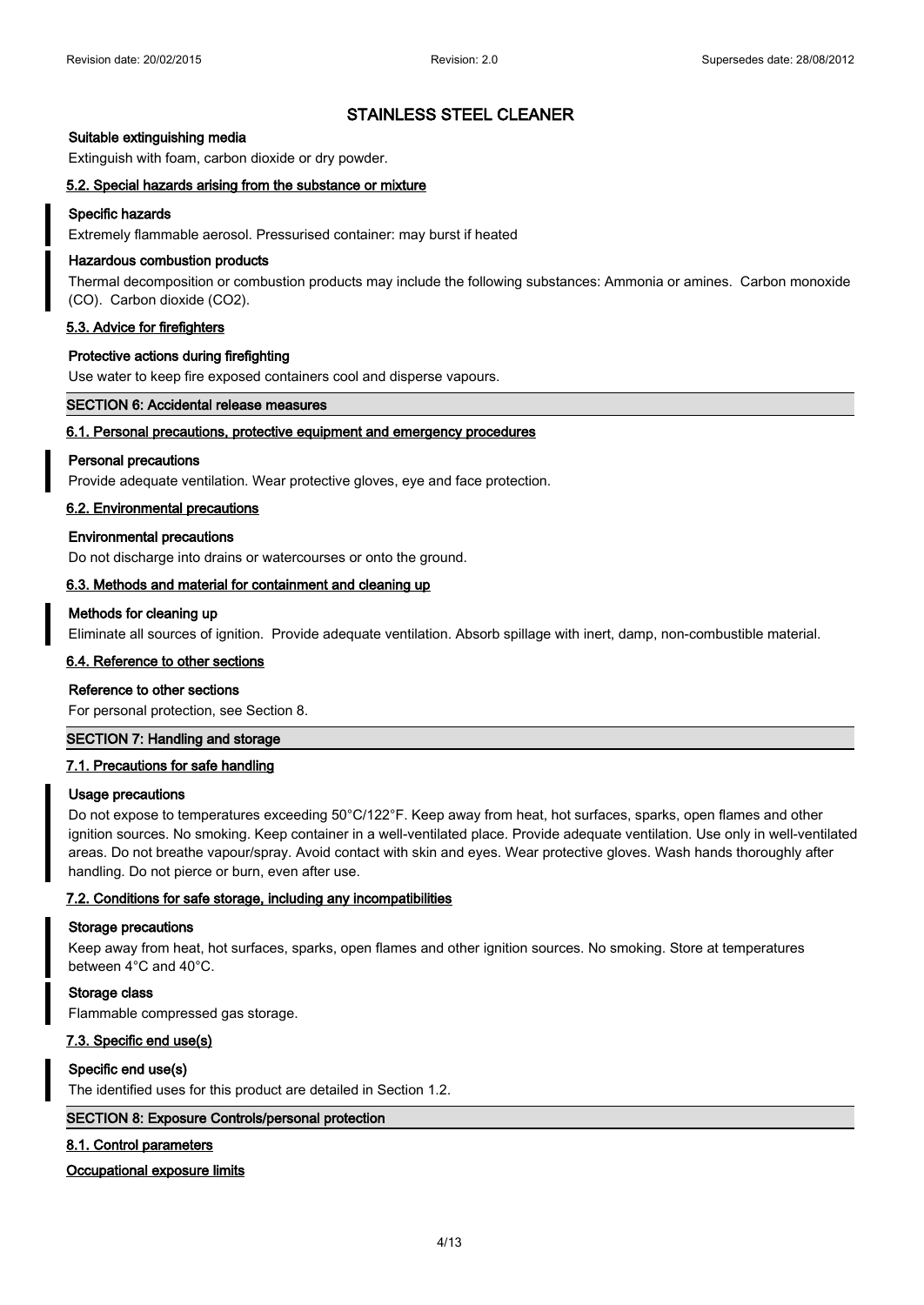### **REFINED MINERAL OIL**

Long-term exposure limit (8-hour TWA): 5 mg/m3 (Oil mist)

### **HYDROCARBON PROPELLANT**

Long-term exposure limit (8-hour TWA): WEL 1000 ppm 1750 mg/m3 Short-term exposure limit (15-minute): WEL 1250 ppm 2180 mg/m3

#### **ISOPARAFFINIC HYDROCARBON**

Long-term exposure limit (8-hour TWA): WEL 1200 mg/m3

WEL = Workplace Exposure Limit

# **ISOPARAFFINIC HYDROCARBON**

| <b>DNEL</b> | Industry - Inhalation; : N/A<br>Industry - Dermal; : N/A<br>Consumer - Inhalation: : N/A<br>Consumer - Dermal; : N/A<br>Consumer - Oral: : N/A                                                                                                                                                                                                                                                                                                                                                                                               |
|-------------|----------------------------------------------------------------------------------------------------------------------------------------------------------------------------------------------------------------------------------------------------------------------------------------------------------------------------------------------------------------------------------------------------------------------------------------------------------------------------------------------------------------------------------------------|
| PNEC        | - Fresh water; N/A<br>- Marine water; N/A<br>- Soil: N/A<br>- Sediment: N/A<br>- STP: N/A<br>- Intermittent release; N/A                                                                                                                                                                                                                                                                                                                                                                                                                     |
|             | <u>TRIETHANOLAMINE (CAS: 102-71-6)</u>                                                                                                                                                                                                                                                                                                                                                                                                                                                                                                       |
| <b>DNEL</b> | Workers - Inhalation; Long term systemic effects: 5.0 mg/m <sup>3</sup><br>Workers - Inhalation; Long term local effects: 5.0 mg/m <sup>3</sup><br>Workers - Dermal; Long term systemic effects: 6.3 mg/kg/day<br>General population - Inhalation; Long term systemic effects: 1.25 mg/m <sup>3</sup><br>General population - Inhalation; Long term local effects: 1.25 mg/m <sup>3</sup><br>General population - Dermal; Long term systemic effects: 3.1 mg/kg/day<br>General population - Oral; Long term systemic effects: 13.0 mg/kg/day |
| <b>PNEC</b> | - Fresh water; 0.32 mg/l<br>- Marine water; 0.032 mg/l<br>- Intermittent release; 5.12 mg/l<br>- STP; 10.0 mg/l<br>- Sediment (Freshwater); 1.7 mg/kg<br>- Sediment (Marinewater); 0.17 mg/kg                                                                                                                                                                                                                                                                                                                                                |

- Soil; 0.151 mg/kg

# **8.2. Exposure controls**

**Protective equipment**





#### **Appropriate engineering controls**

Provide adequate ventilation.

#### **Eye/face protection**

Eyewear complying with an approved standard should be worn if a risk assessment indicates eye contact is possible. The following protection should be worn: Tight-fitting safety glasses.

#### **Hand protection**

Chemical-resistant, impervious gloves complying with an approved standard should be worn if a risk assessment indicates skin contact is possible. Wear protective gloves made of the following material: Rubber (natural, latex). Neoprene. Polyvinyl chloride (PVC).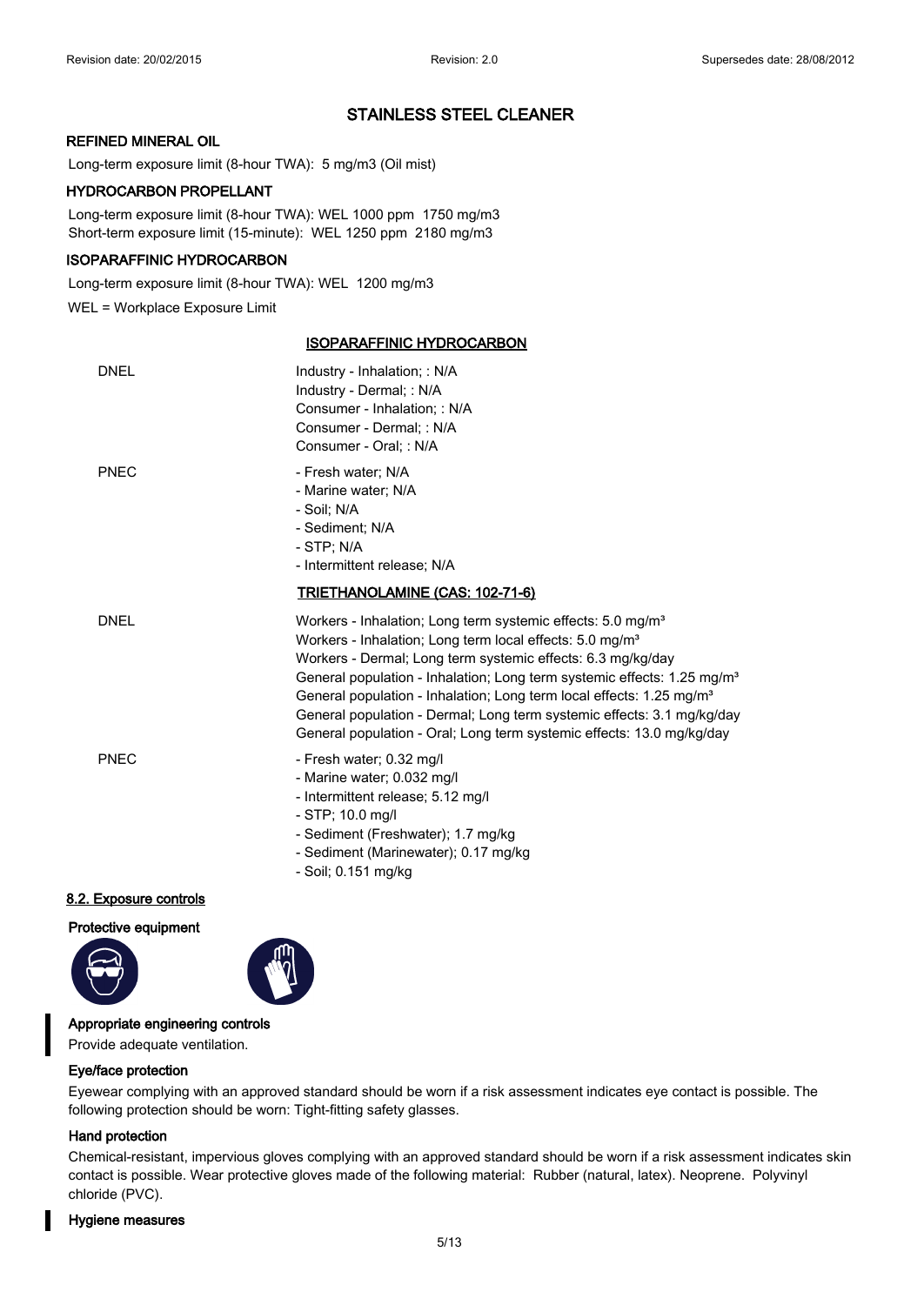# Wash hands thoroughly after handling.

# **SECTION 9: Physical and Chemical Properties**

#### **9.1. Information on basic physical and chemical properties**

# **Appearance**

Aerosol.

**Odour**

Mild.

### **Solubility(ies)**

Soluble in water.

### **9.2. Other information**

#### **Other information**

Not determined.

# **SECTION 10: Stability and reactivity**

#### **10.1. Reactivity**

There are no known reactivity hazards associated with this product.

#### **10.2. Chemical stability**

### **Stability**

Stable at normal ambient temperatures and when used as recommended.

### **10.3. Possibility of hazardous reactions**

Not determined.

#### **10.4. Conditions to avoid**

Avoid heat, flames and other sources of ignition.

### **10.5. Incompatible materials**

### **Materials to avoid**

No specific material or group of materials is likely to react with the product to produce a hazardous situation.

### **10.6. Hazardous decomposition products**

Thermal decomposition or combustion products may include the following substances: Ammonia or amines. Carbon monoxide (CO). Carbon dioxide (CO2).

#### **SECTION 11: Toxicological information**

#### **11.1. Information on toxicological effects**

### **Inhalation**

Vapours may cause drowsiness and dizziness.

# **Ingestion**

May cause discomfort if swallowed.

#### **Skin contact**

Repeated exposure may cause skin dryness or cracking.

### **Eye contact**

Causes serious eye irritation.

#### **Toxicological information on ingredients.**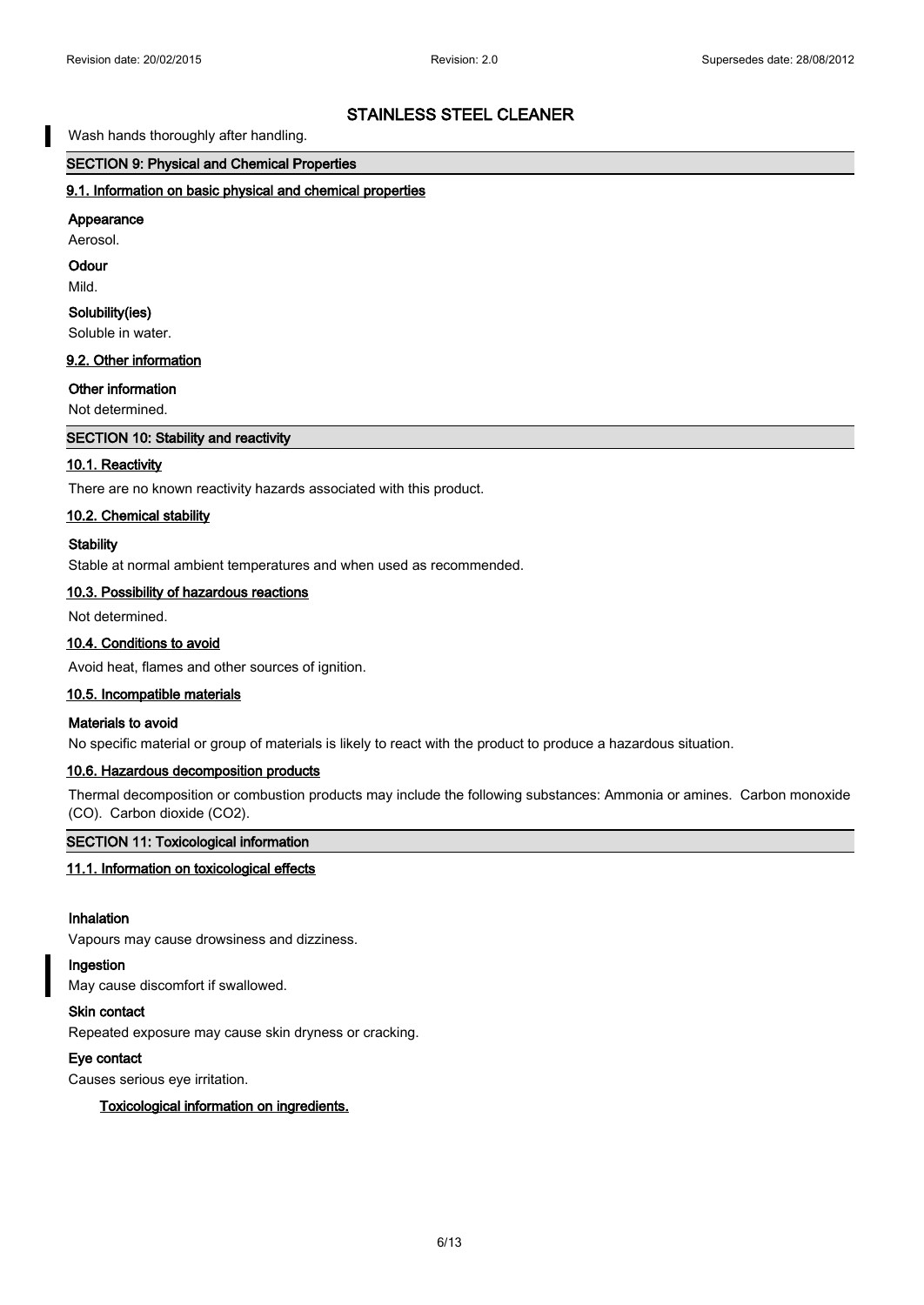# **REFINED MINERAL OIL**

**Toxicological effects**

No information available.

### **Acute toxicity - oral**

# Acute toxicity oral (LD<sub>50</sub> mg/kg)

5,000.0

# **Species**

Rat

No information available.

# **ATE oral (mg/kg)**

5,000.0

# **Acute toxicity - dermal** Acute toxicity dermal (LD<sub>50</sub> mg/kg) 2000.10

**Species**

Rabbit

No information available.

**ATE dermal (mg/kg)** 2000.10

# **Acute toxicity - inhalation**

Acute toxicity inhalation (LC<sub>50</sub> vapours mg/l) 5000.0

#### **Species**

Rat

No information available.

### **ATE inhalation (vapours mg/l)** 5000.0

### **Skin corrosion/irritation**

**Animal data** Not irritating.

#### **Skin sensitisation**

- : No information available.

#### **Carcinogenicity** No information available.

#### **Reproductive toxicity**

**Reproductive toxicity - fertility** No information available.

# **Reproductive toxicity - development** No information available.

### **Specific target organ toxicity - single exposure**

**STOT - single exposure** No information available.

#### **Specific target organ toxicity - repeated exposure**

# **STOT - repeated exposure**

No information available.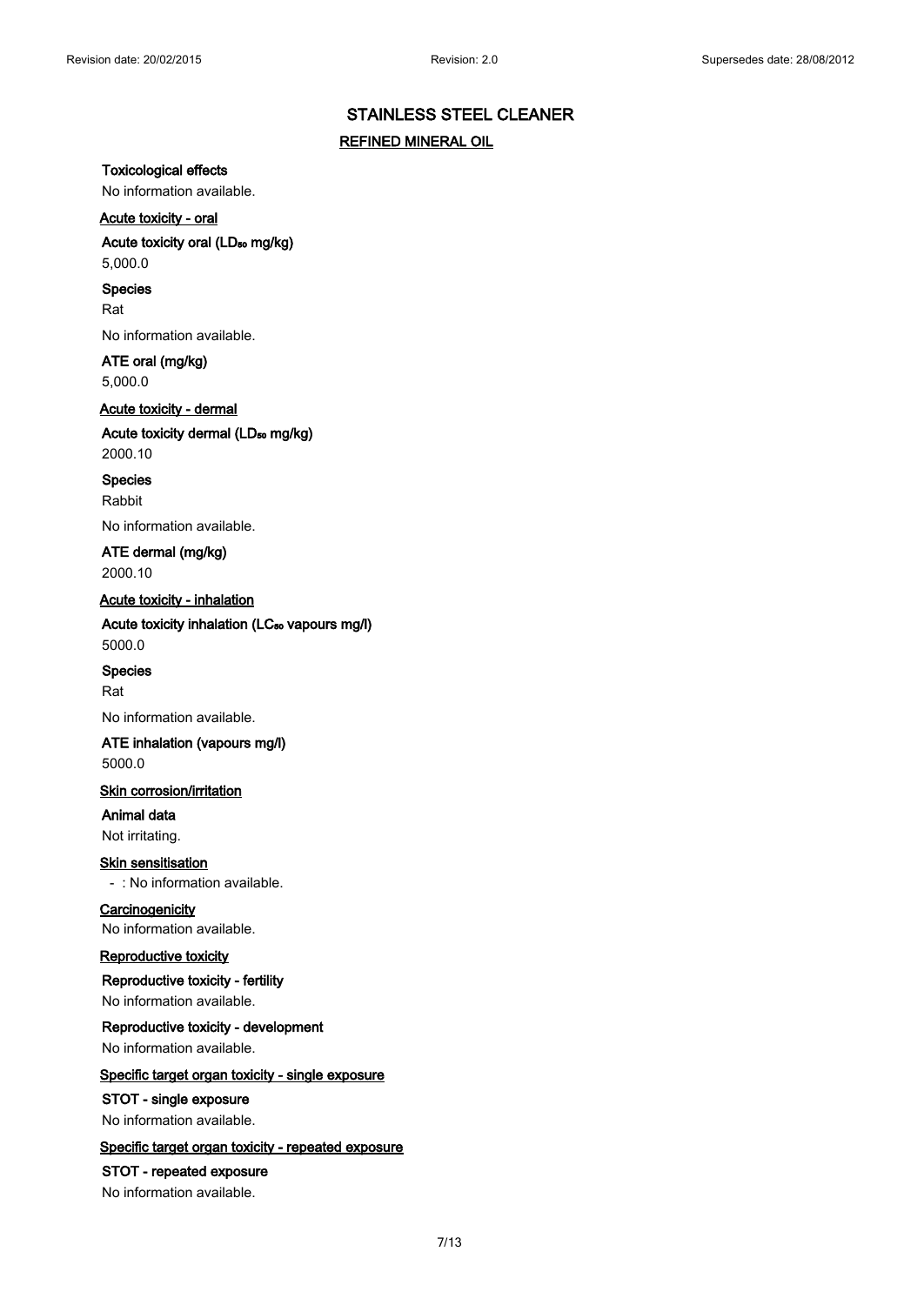#### **HYDROCARBON PROPELLANT**

#### **Toxicological effects**

No information available.

### **Acute toxicity - inhalation**

### Acute toxicity inhalation (LC<sub>50</sub> vapours mg/l)

20.01

#### **Species**

Rat

# **ATE inhalation (vapours mg/l)** 20.01

**Reproductive toxicity Reproductive toxicity - development** No information available.

**ISOPARAFFINIC HYDROCARBON**

# **Acute toxicity - oral**

Acute toxicity oral (LD<sub>50</sub> mg/kg)

5,000.0

#### **Species**

Rat

Estimated value.

**ATE oral (mg/kg)** 5,000.0

#### **Acute toxicity - dermal**

Acute toxicity dermal (LD<sub>50</sub> mg/kg) 5000.0

**Species**

Rat

# **ATE dermal (mg/kg)** 5000.0

**Acute toxicity - inhalation**

Estimated value.

**ISOTRIDECETHANOL ETHOXYLATE**

# **Acute toxicity - oral**

Acute toxicity oral (LD<sub>50</sub> mg/kg)

2,001.0

**Species**

Rat

**Acute toxicity - dermal**

Acute toxicity dermal (LD<sub>50</sub> mg/kg) 2001.0

**Species** Rabbit

#### **Reproductive toxicity**

# **Reproductive toxicity - fertility**

Two-generation study - NOAEL 250 mg/kg, Oral, Rabbit P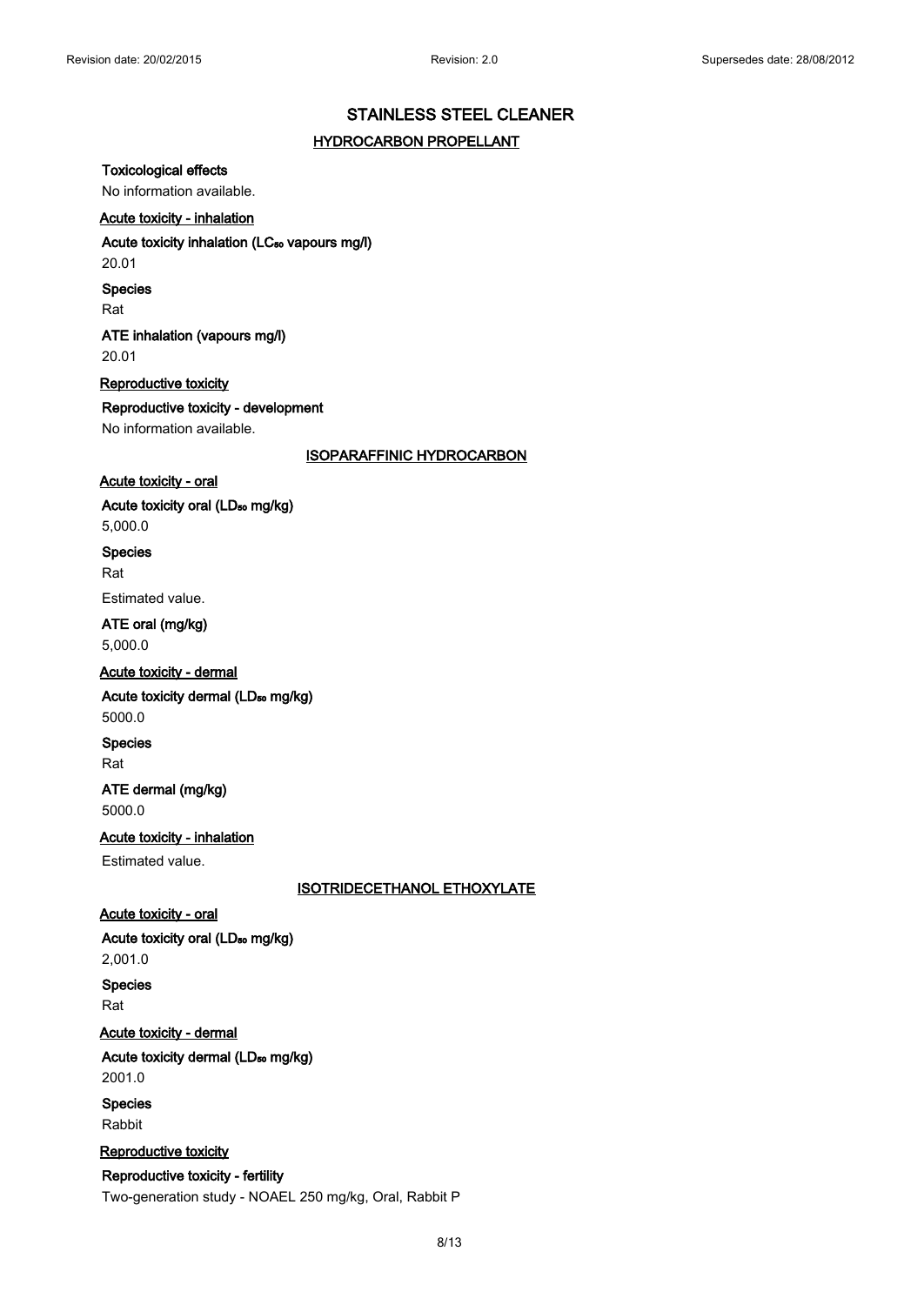# **STAINLESS STEEL CLEANER DIETHANOLAMINE**

# **Acute toxicity - oral**

# Acute toxicity oral (LD<sub>50</sub> mg/kg)

# 780.0

**Species**

Rat

# **ATE oral (mg/kg)**

780.0

# **Skin sensitisation**

Not sensitising.

# **Germ cell mutagenicity**

**Genotoxicity - in vitro**

: Negative.

# **2,2',2''-(HEXAHYDRO-1,3,5-TRIAZINE-1,3,5-TRIYL)TRIETHANOL**

# **Acute toxicity - oral**

Acute toxicity oral (LD<sub>50</sub> mg/kg)

860.0

# **Species**

Rat

# **ATE oral (mg/kg)** 860.0

**Acute toxicity - dermal**

# Acute toxicity dermal (LD<sub>50</sub> mg/kg) 4000.0

**Species**

# Rabbit

**ATE dermal (mg/kg)** 4000.0

### **SECTION 12: Ecological Information**

# **Ecotoxicity**

The product is not expected to be hazardous to the environment.

# **12.1. Toxicity**

# **Acute toxicity - fish**

Not determined.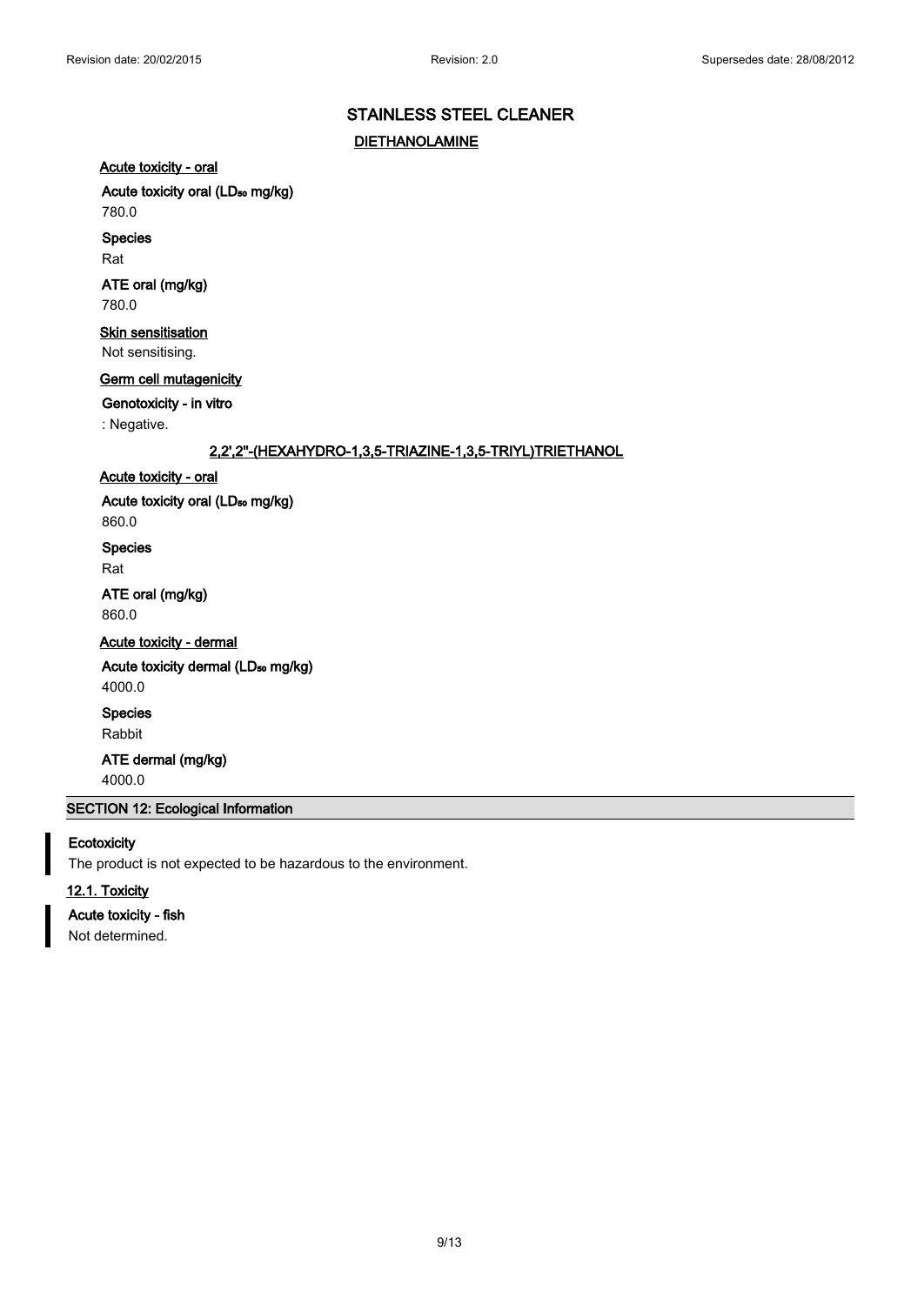### **Ecological information on ingredients.**

### **REFINED MINERAL OIL**

# **Acute toxicity - fish**

Not available.

# **Acute toxicity - aquatic plants**

Not available.

# **Acute toxicity - microorganisms**

Not available.

### **HYDROCARBON PROPELLANT**

# **Acute toxicity - fish**

Not determined.

# **ISOTRIDECETHANOL ETHOXYLATE**

# **Acute toxicity - fish** LC50, 96 hours: 1-10 mg/l, Cyprinus carpio (Common carp)

# **Acute toxicity - aquatic invertebrates**

EC<sub>50</sub>, 48 hours: 1-10 mg/l, Daphnia magna

# **Acute toxicity - aquatic plants** EC<sub>50</sub>, 72 hours: > 1-10 mg/l, Freshwater algae

# **Acute toxicity - microorganisms**

EC<sub>50</sub>, : 140 mg/l, Activated sludge

# **DIETHANOLAMINE**

# **Acute toxicity - fish** LC50, 96 hours: > 100 mg/l, Pimephales promelas (Fat-head Minnow)

# **Acute toxicity - aquatic invertebrates**

 $EC_{50}$ , 48 hours:  $> 10 - 100$  mg/l, Daphnia magna

# **Chronic toxicity - aquatic invertebrates**

NOEC, 21 days: 0.78 mg/l, Daphnia magna

# **12.2. Persistence and degradability**

# **Persistence and degradability**

The product is expected to be biodegradable.

# **Ecological information on ingredients.**

# **ISOPARAFFINIC HYDROCARBON**

# **Persistence and degradability**

The product is expected to be biodegradable.

# **ISOTRIDECETHANOL ETHOXYLATE**

# **Persistence and degradability**

Readily biodegradable

# **12.3. Bioaccumulative potential**

The product is not bioaccumulating.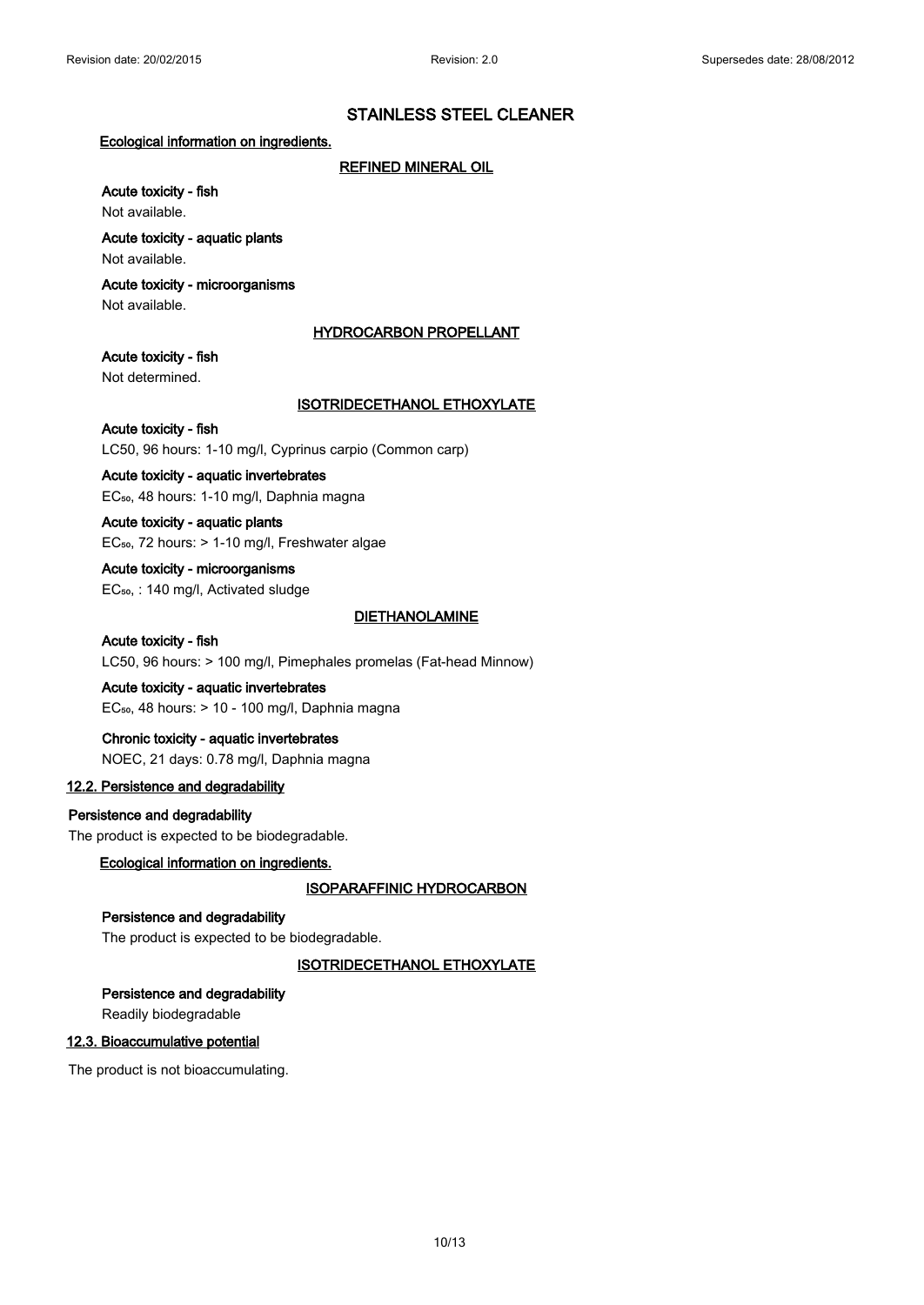### **Ecological information on ingredients.**

# **ISOPARAFFINIC HYDROCARBON**

No data available on bioaccumulation.

# **ISOTRIDECETHANOL ETHOXYLATE**

No bioaccumulation is expected.

### **DIETHANOLAMINE**

The product is not bioaccumulating.

# **12.4. Mobility in soil**

### **Mobility**

The product contains volatile organic compounds (VOCs) which will evaporate easily from all surfaces. The product is soluble in water.

# **Ecological information on ingredients.**

# **ISOPARAFFINIC HYDROCARBON**

### **Mobility**

The product contains volatile organic compounds (VOCs) which will evaporate easily from all surfaces.

### **12.5. Results of PBT and vPvB assessment**

This product does not contain any substances classified as PBT or vPvB.

### **Ecological information on ingredients.**

# **ISOPARAFFINIC HYDROCARBON**

This substance is not classified as PBT or vPvB according to current EU criteria.

# **DIETHANOLAMINE**

This substance is not classified as PBT or vPvB according to current EU criteria.

### **12.6. Other adverse effects**

Not determined.

# **Ecological information on ingredients.**

#### **ISOPARAFFINIC HYDROCARBON**

None known.

### **SECTION 13: Disposal considerations**

#### **13.1. Waste treatment methods**

#### **Disposal methods**

Dispose of waste to licensed waste disposal site in accordance with the requirements of the local Waste Disposal Authority.

#### **SECTION 14: Transport information**

| 14.1. UN number                   |                 |
|-----------------------------------|-----------------|
| UN No. (ADR/RID)                  | 1950            |
| UN No. (IMDG)                     | 1950            |
| UN No. (ICAO)                     | 1950            |
| UN No. (ADN)                      | 1950            |
| 14.2. UN proper shipping name     |                 |
| Proper shipping name<br>(ADR/RID) | <b>AEROSOLS</b> |
| Proper shipping name<br>(IMDG)    | <b>AEROSOLS</b> |
|                                   |                 |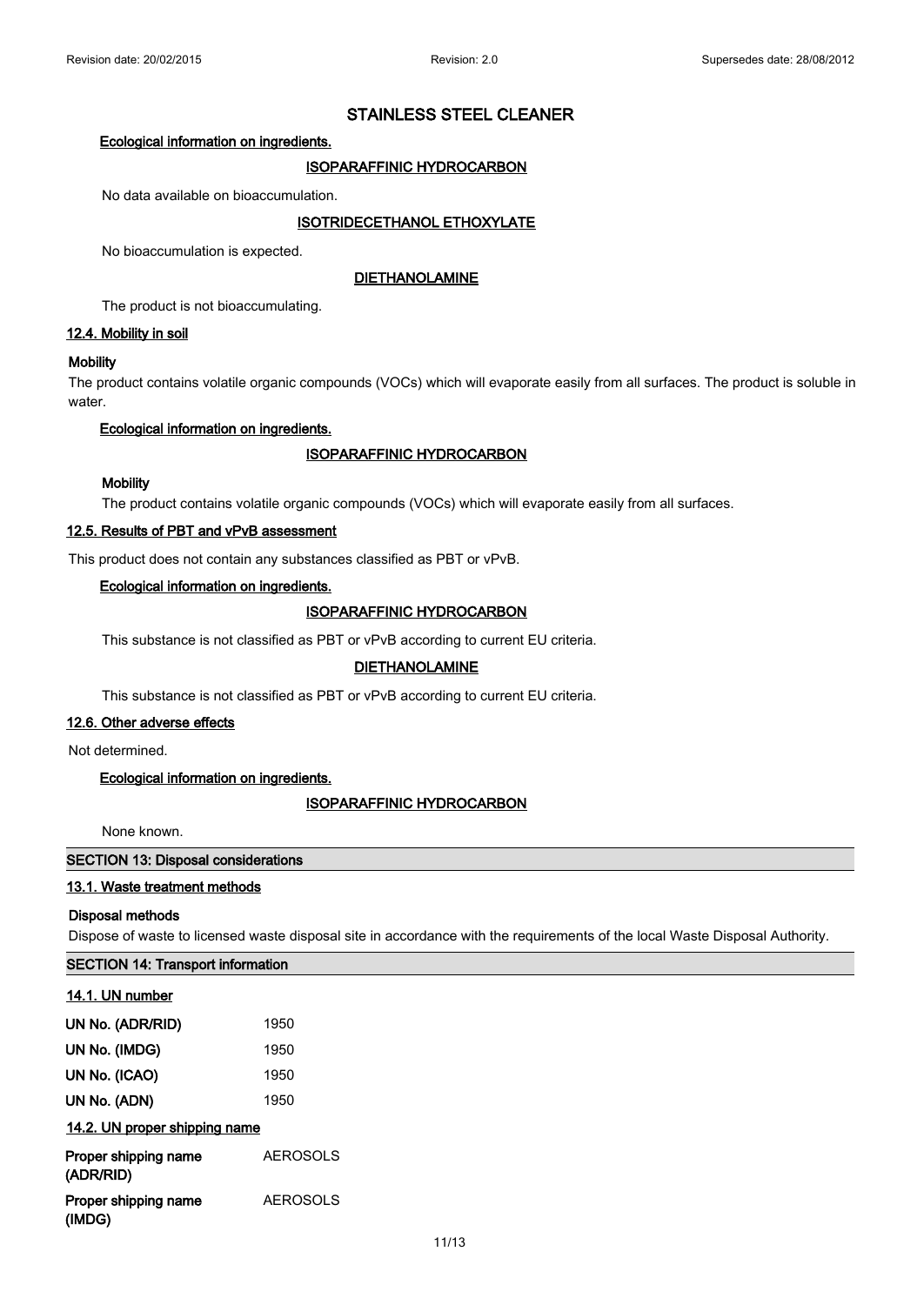| Proper shipping name | <b>AEROSOLS</b> |
|----------------------|-----------------|
| (ICAO)               |                 |

**Proper shipping name (ADN)** AEROSOLS

# **14.3. Transport hazard class(es)**

| <b>ADR/RID class</b> | 2.1 |
|----------------------|-----|
| <b>IMDG class</b>    | 21  |
| ICAO class/division  | 21  |
| <b>ADN class</b>     | 21  |

# **Transport labels**



# **14.4. Packing group**

**ADR/RID packing group** 5F

# **14.5. Environmental hazards**

**Environmentally hazardous substance/marine pollutant**

No.

# **14.6. Special precautions for user**

**Tunnel restriction code** (D)

# **14.7. Transport in bulk according to Annex II of MARPOL73/78 and the IBC Code**

Not applicable.

**SECTION 15: Regulatory information**

# **15.1. Safety, health and environmental regulations/legislation specific for the substance or mixture**

#### **National regulations**

Control of Substances Hazardous to Health Regulations 2002 (as amended).

# **EU legislation**

Commission Regulation (EU) No 453/2010 of 20 May 2010. Regulation (EC) No 1272/2008 of the European Parliament and of the Council of 16 December 2008 on classification, labelling and packaging of substances and mixtures (as amended).

#### **Guidance**

Workplace Exposure Limits EH40.

#### **15.2. Chemical safety assessment**

| <b>SECTION 16: Other information</b> |  |
|--------------------------------------|--|
|                                      |  |

# **Revision comments**

NOTE: Lines within the margin indicate significant changes from the previous revision.

| Revision date        | 20/02/2015                                                          |
|----------------------|---------------------------------------------------------------------|
| Revision             | 2.0                                                                 |
| Supersedes date      | 28/08/2012                                                          |
| Risk phrases in full |                                                                     |
|                      | R <sub>10</sub> Flammable.                                          |
|                      | R <sub>12</sub> Extremely flammable.                                |
|                      | R41 Risk of serious damage to eyes.                                 |
|                      | R53 May cause long-term adverse effects in the aguatic environment. |
|                      | R65 Harmful: may cause lung damage if swallowed.                    |
|                      | R66 Repeated exposure may cause skin dryness or cracking.           |
|                      |                                                                     |